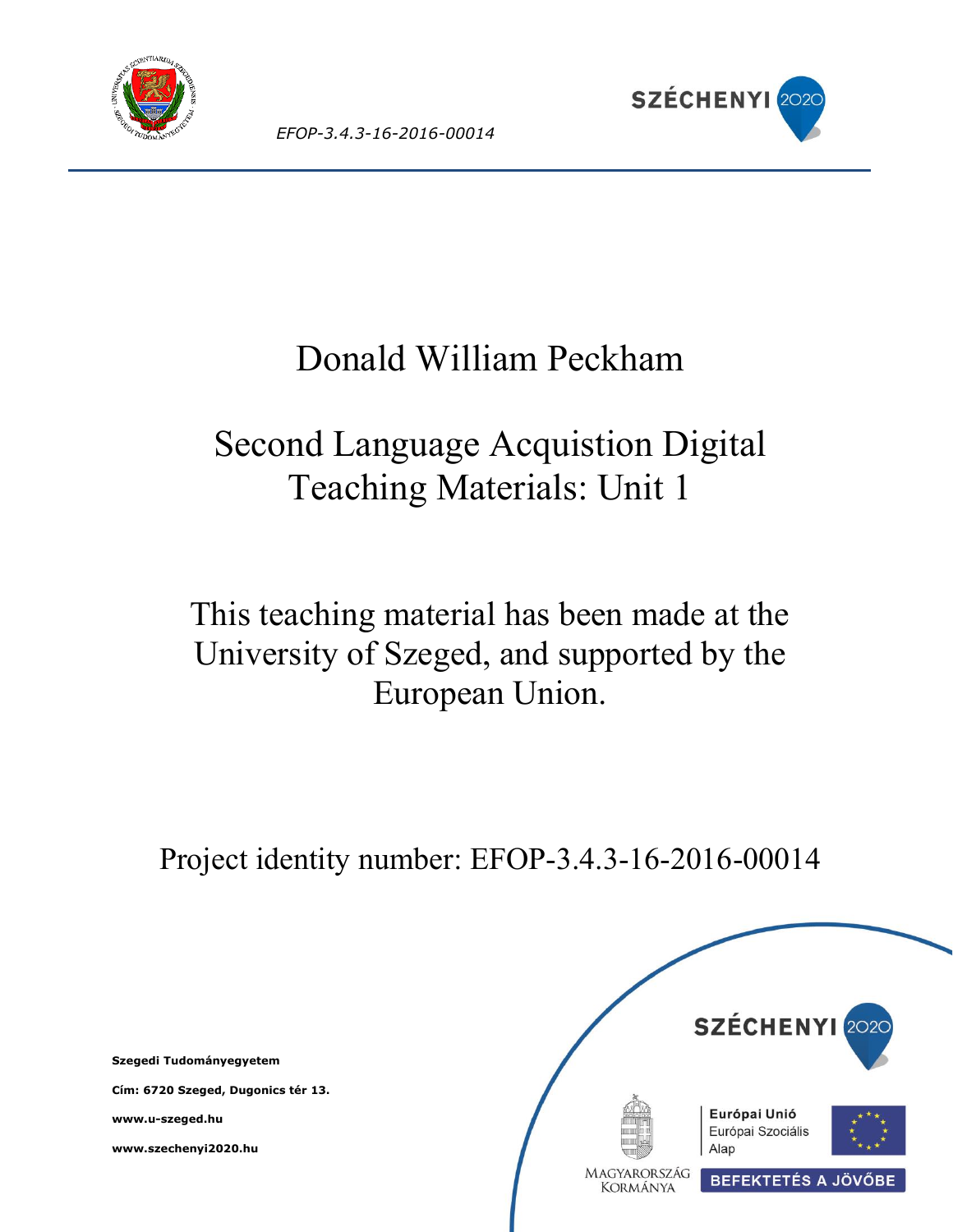Second Language Acquistion Digital Teaching Materials: Unit 1

Don Peckham, [peckham@lit.u-szeged.hu](mailto:peckham@lit.u-szeged.hu)

Department of English Language Teacher Education and Applied LInguistics

Institute of English and American Studies

University of Szeged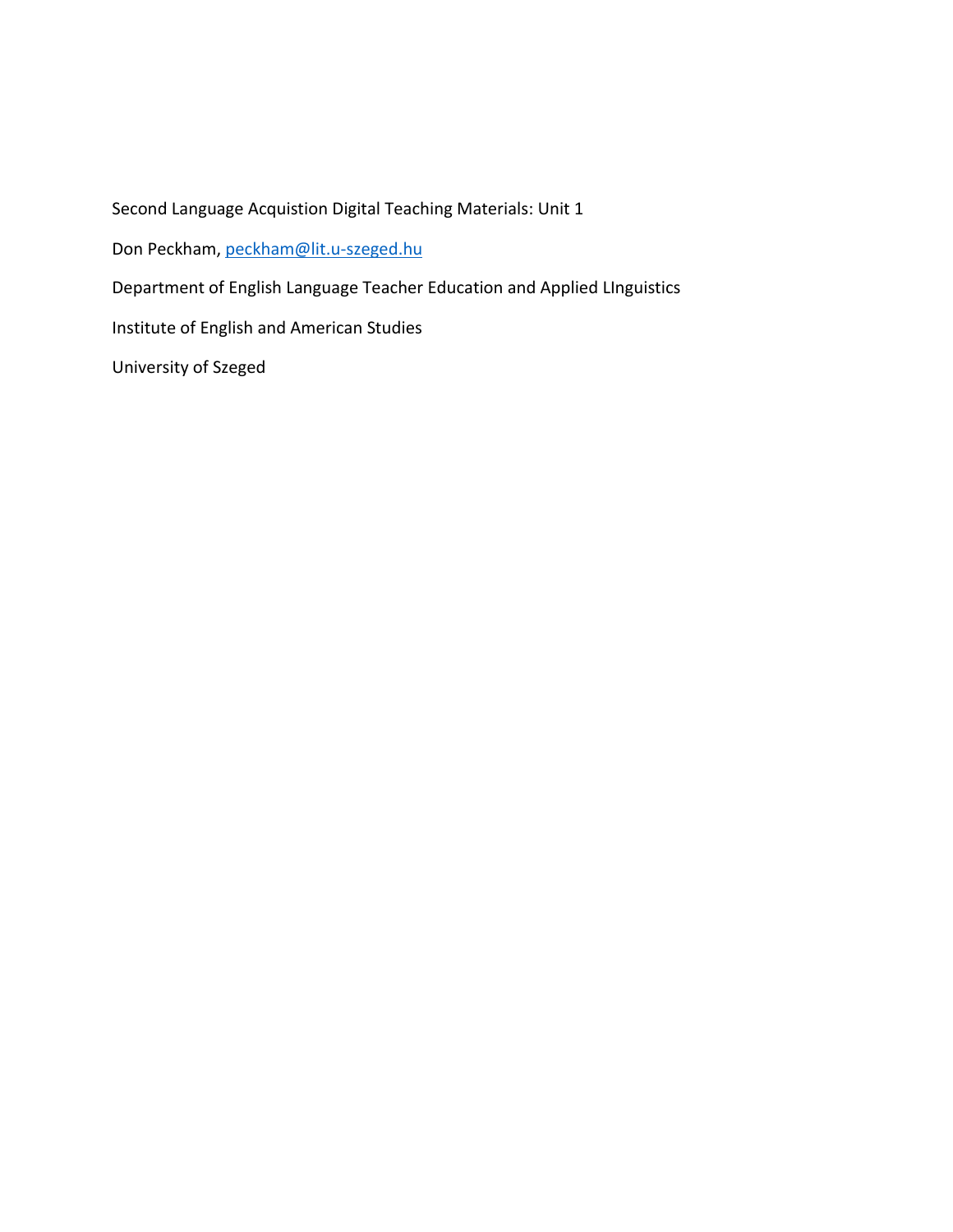# SECOND LANGUAGE ACQUISITION

# UNIT #1: GETTING STARTED THINKING A BOUT SLA

## 1.1 WHAT WE'LL COVER IN THIS UNIT

In this unit, we will explore how your own personal experience of language learning can be applied to understanding key issues of SLA. The tremendous amount of experience that you have will be emphasized, and we'll also have a look at the kind of information, ideas, and perspectives that a field of research like SLA can bring to bear on our own experience. At the end of this unit you will:

- —know why your personal experience counts in a course like this;
- —have reviewed your own views on key issues and compared them with others;
- —have compared your views with the experts;
- —know about important research based on personal experience;
- —understand what theories are and why they are important for SLA; and
- —have a chance to consider your own linguistic biography.

## 1.2 YOUR EXPERIENCE AND THIS CLASS

This course is on how people learn second languages and how this formal field of study has developed and continues to develop. The course is of particular interest to people who are teachers or hope to become teachers in the future.

One of the great things about a field like this is that not only is it about the work that we do or may do in the future, but it is also about us as language learners, and one of the important sources of knowledge and ideas that we can bring to the field is our own personal experience as language learners. We all come to this enterprise with vast experience with our first language and also vast experience with learning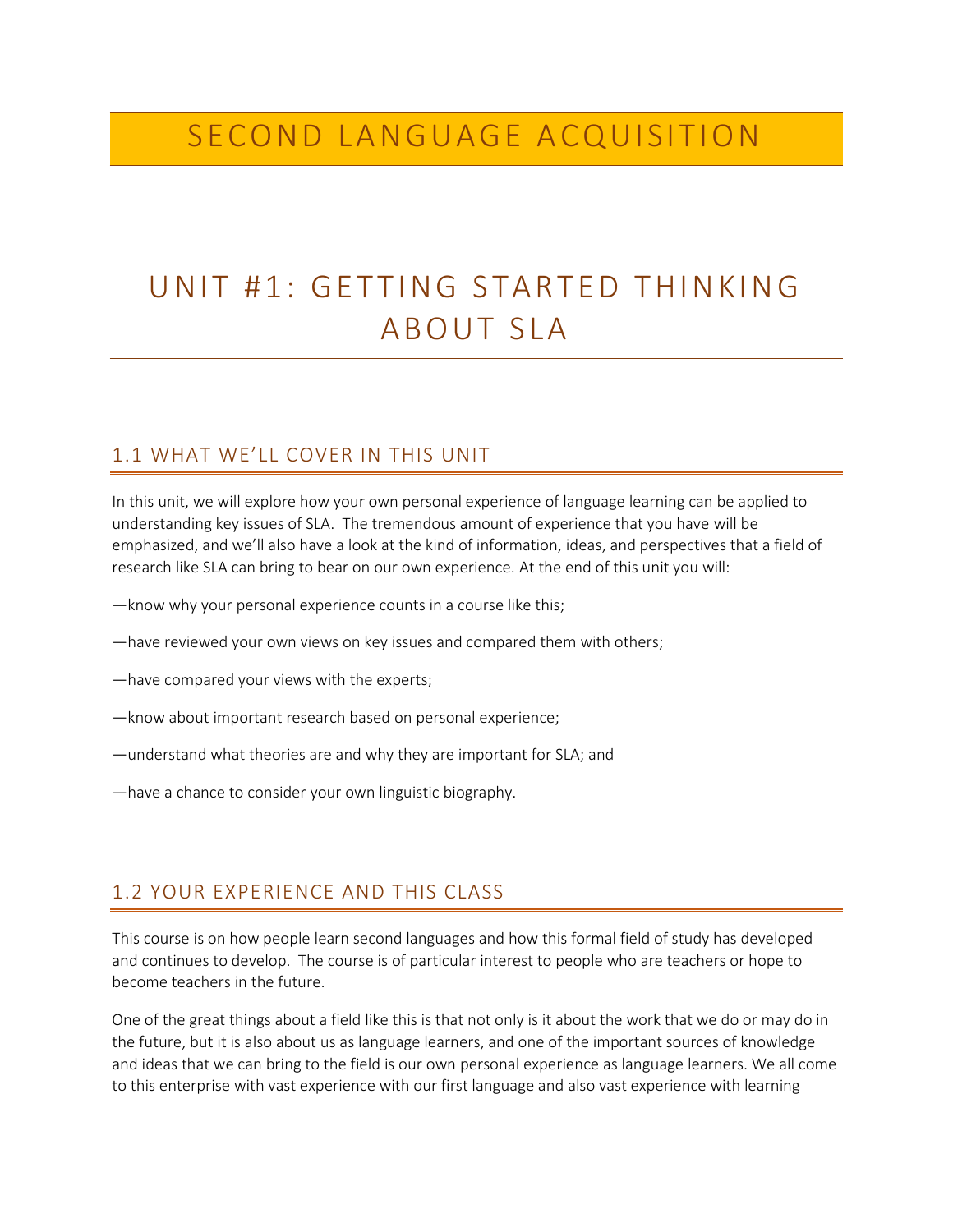second languages as well. And how much experience do you have? Each semester I ask students to write about their language learning experience and here is what an average group of 80 students is like:

Number of years studying English: ranging from 5 to 12 years with an average of 9 years

Number of foreign languages studied: ranging from 2 to 5 with an average of around two.

Setting of where English was learned: almost to a number, students have extensive experience learning English in schools in Hungary. That can mean that students have had more than a thousand hours of inclass instruction, plus thousands of hours of experience with homework, and for many students, more thousands of hours of actually using English in a range of situations from watching videos, reading and on-line gaming, to traveling abroad, sometimes to English-speaking countries. Indeed, if you're like most students who attend this class, the vast majority of your experience in actually speaking or writing to people in English has happened between you and other non-native speakers. That is, most of the experience you've had has been with using English as a lingua franca, something that we'll talk about later in the class.

Future plans involving English and other foreign languages: about three-quarters of each class plans to become English teachers, while others note that they are interested in business English and translation studies. The actual truth is that at the moment the majority of students probably don't exactly know what they will be doing with their language skills (at least that's what a study done some time ago has shown: Kormos et al. 2002), but it is almost for certain that the majority of you will be "language professionals" and certainly all will have English and other foreign languages available to use in professional and everyday experiences.

Thus, you have enormous experience with language learning, you have sophisticated knowledge of language, and you have a future ahead of you where foreign languages will play a key role. In a sense, then, you begin this class as experts who will now start the formal study of this field of language acquisition. It's my hope that you can bring your personal experience to this course as a starting point for understanding the field and possibly doing research later.

## 1.3 MATCHING OUR EXPERIENCE TO KEY ISSUES IN SLA

First let's have a look at the set of ideas, opinions and views that you have developed over your years of study and experience. Your views, and the views of others who are not yet well-versed in the professional literature might be considered to be "folk linguistic" views. The field of folk linguistics has been studied by the sociolinguist Dennis Preston, who notes that the field covers a variety of areas from language attitudes to lay people's ideas concerning language and learning. It's this second area that concerns us, and so let's begin by having a look at the ideas that you have concerning language and learning.

The textbook that we are using for this class, Lightbown and Spada's *How Languages are Learned* (2013), begins with a survey of reader's knowledge, and let's take a look at this to begin with. The survey covers 18 commonly held ideas concerning language learning.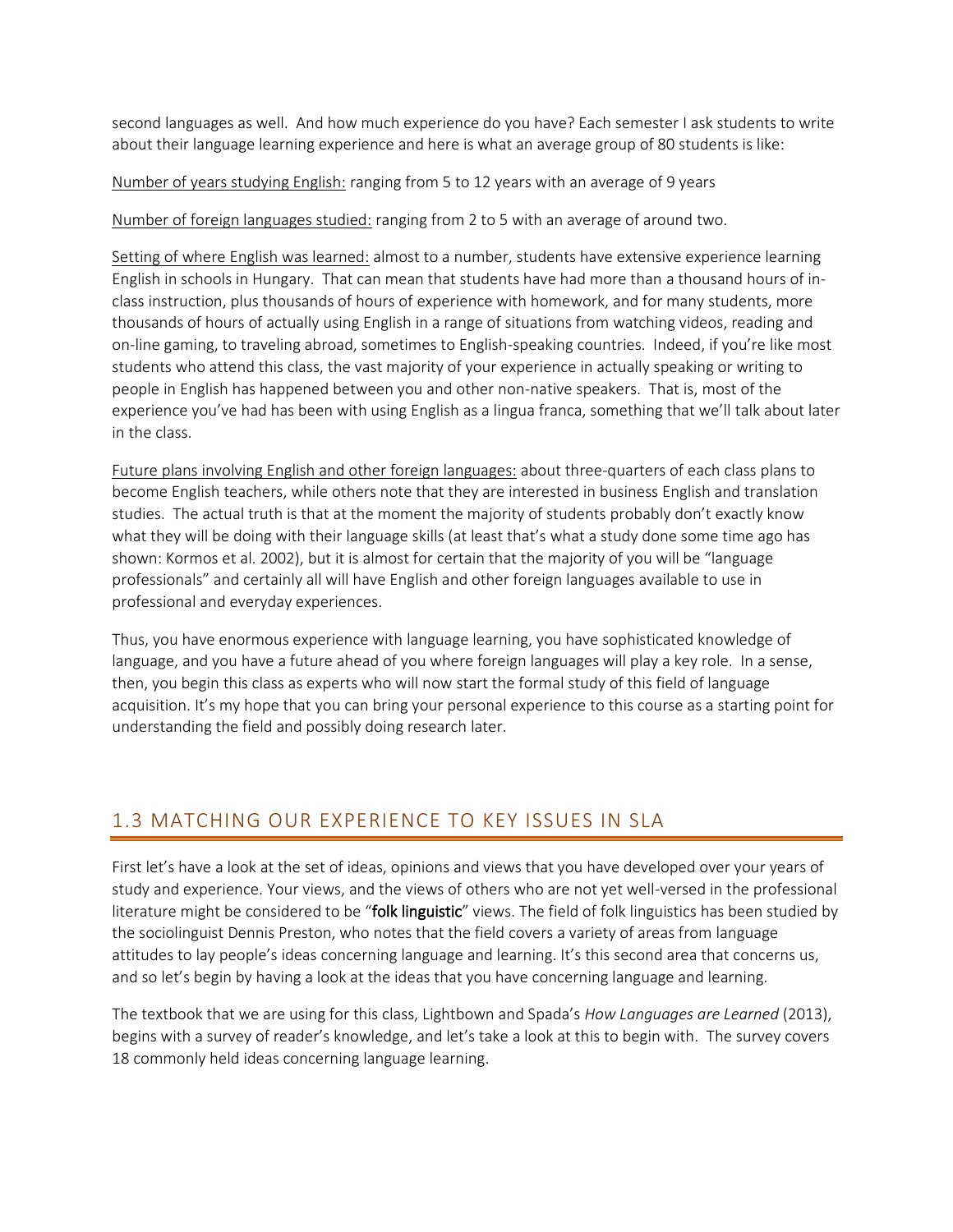### READING TASK: EXPLORING YOUR OWN VIEWS ON SLA

Below, you'll find the survey of popular ideas about language learning and teaching. Consider the extent to which you agree with each statement by marking an X in the appropriate box based on whether you "strongly agree", "agree", "disagree" or "strongly disagree". You'll need to keep track of your answers on a separate sheet of paper.

|                                                                                                                                                       | .SA | А | D | SD |
|-------------------------------------------------------------------------------------------------------------------------------------------------------|-----|---|---|----|
| 1. Languages are learned mainly through imitation.                                                                                                    |     |   |   |    |
| 2 Parents usually correct young children when they make grammatical errors.                                                                           |     |   |   |    |
| 3 Highly intelligent people are good language learners.                                                                                               |     |   |   |    |
| 4 The most important predictor of success in second language acquisition is motivation.                                                               |     |   |   |    |
| 5 The earlier a second language is introduced in school programmes, the greater the<br>likelihood of success in learning.                             |     |   |   |    |
| 6 Most of the mistakes that second language learners make are due to interference from<br>their first language.                                       |     |   |   |    |
| 7 The best way to learn new vocabulary is through reading.                                                                                            |     |   |   |    |
| 8 It is essential for learners to be able to pronounce all the individual sounds in the second<br>language.                                           |     |   |   |    |
| 9 Once learners know roughly I 000 words and the basic structure of a language, they can<br>easily participate in conversations with native speakers. |     |   |   |    |
| 10 Teachers should present grammatical rules one at a time, and learners should practise<br>examples of each one before going on to another.          |     |   |   |    |
| 11 Teachers should teach simple language structures before complex ones.                                                                              |     |   |   |    |
| 12 Learners' errors should be corrected as soon as they are made in order to prevent the<br>formation of bad habits.                                  |     |   |   |    |
| 13 Teachers should use materials that expose students to only those language structures<br>they have already been taught.                             |     |   |   |    |
| 14 When learners are allowed to interact freely (for example, in group or pair activities),<br>they copy each other's mistakes.                       |     |   |   |    |
| 15 Students learn what they are taught.                                                                                                               |     |   |   |    |
| 16 Teachers should respond to students' errors by correctly rephrasing what they have<br>said rather than by explicitly pointing out the error.       |     |   |   |    |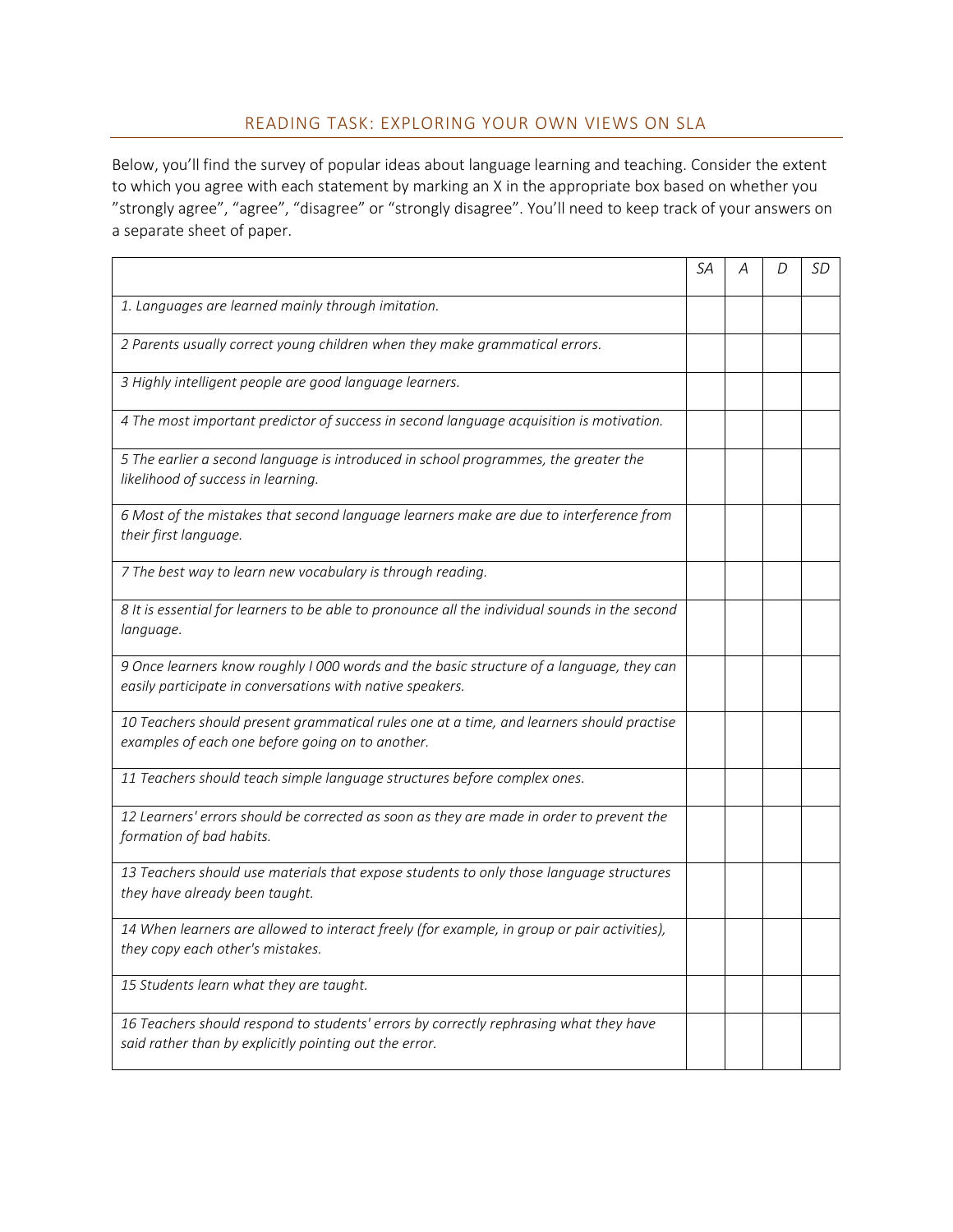| 17 Students can learn both language and academic content (for example, science and<br>history) simultaneously in classes where the subject matter is taught in their second<br>language. |  |  |
|------------------------------------------------------------------------------------------------------------------------------------------------------------------------------------------|--|--|
| 18. Classrooms are good places to learn about language but not for knowing how to use<br>language.                                                                                       |  |  |

You probably have pretty clear opinions about almost all of the issues in this survey based on the vast personal experience that you've accumulated over the years. This is great since these are the exact issues that the course will cover in during the semester. As a first step towards looking at your views more closely, let's have a look at how a previous class of 80 students have answered these questions.

### READING TASK: COMPARE YOUR SURVEY ANSWER TO OTHER STUDENTS

For each answer, I've marked the number of people who have scored at each point on the scale. Take a look at these answers and see how they compare to your answers? Why is there such variation in answers?

|                                                                                                                                                       | .SA            | Α  | D              | .SD            |
|-------------------------------------------------------------------------------------------------------------------------------------------------------|----------------|----|----------------|----------------|
| 1. Languages are learned mainly through imitation.                                                                                                    | $\overline{7}$ | 37 | 15             | 0              |
| 2 Parents usually correct young children when they make grammatical errors.                                                                           | 22             | 30 | 6              | 1              |
| 3 Highly intelligent people are good language learners.                                                                                               | 1              | 29 | 25             | $\overline{4}$ |
| 4 The most important predictor of success in second language acquisition is motivation.                                                               | 25             | 27 | $\overline{7}$ | $\Omega$       |
| 5 The earlier a second language is introduced in school programmes, the greater the<br>likelihood of success in learning.                             | 25             | 25 | 8              | $\mathcal{I}$  |
| 6 Most of the mistakes that second language learners make are due to interference from<br>their first language.                                       | 14             | 35 | 9              | $\overline{2}$ |
| 7 The best way to learn new vocabulary is through reading.                                                                                            | 12             | 30 | 9              | 3              |
| 8 It is essential for learners to be able to pronounce all the individual sounds in the second<br>language.                                           | .5             | 23 | 27             | $\overline{4}$ |
| 9 Once learners know roughly I 000 words and the basic structure of a language, they can<br>easily participate in conversations with native speakers. | 6              | 18 | 32             | $\overline{3}$ |
| 10 Teachers should present grammatical rules one at a time, and learners should practise<br>examples of each one before going on to another.          | 17             | 42 | 0              | $\Omega$       |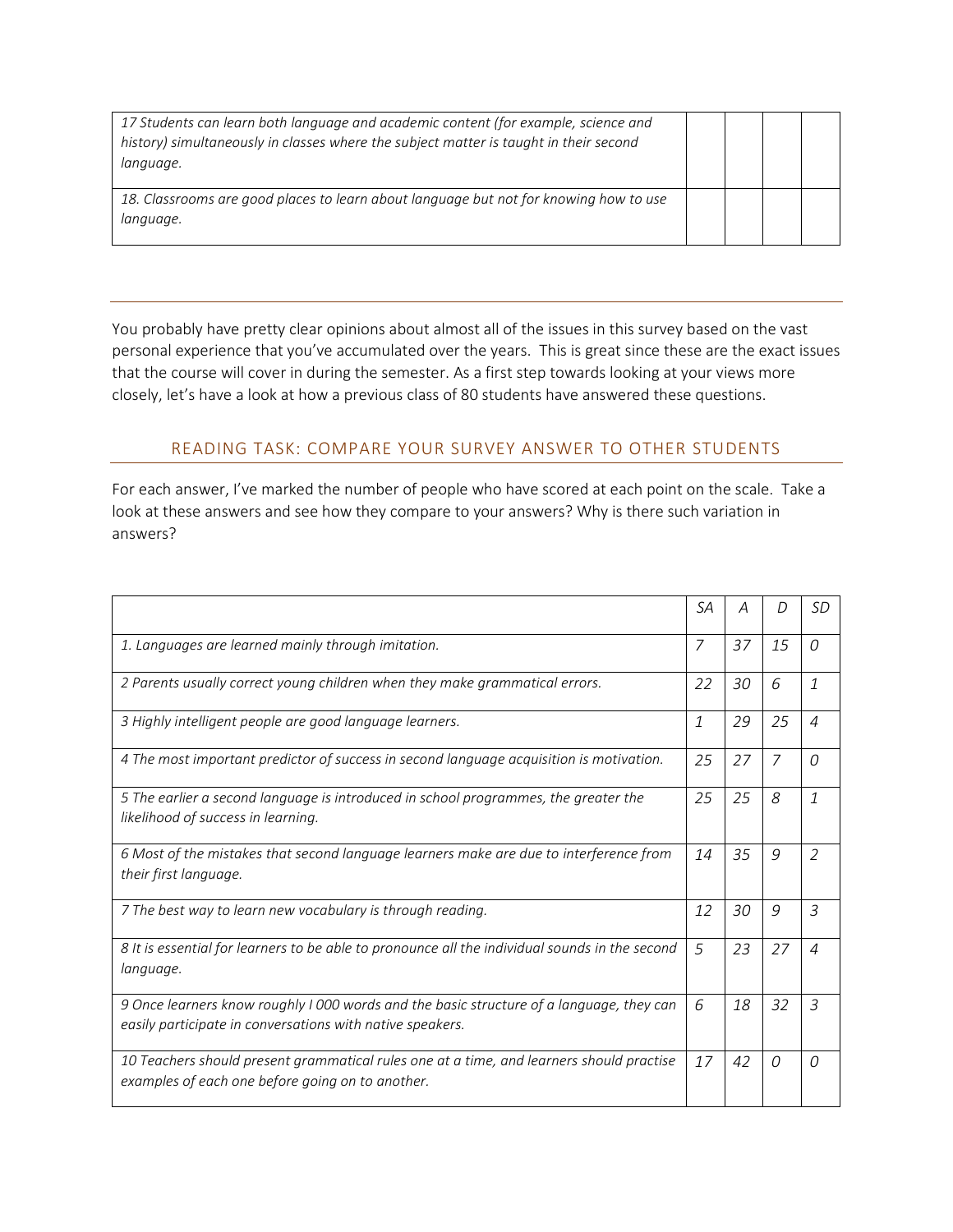| 11 Teachers should teach simple language structures before complex ones.                                                                                                                 | 35             | 22 | $\overline{2}$ | $\Omega$       |
|------------------------------------------------------------------------------------------------------------------------------------------------------------------------------------------|----------------|----|----------------|----------------|
| 12 Learners' errors should be corrected as soon as they are made in order to prevent the<br>formation of bad habits.                                                                     | 18             | 32 | 9              | $\Omega$       |
| 13 Teachers should use materials that expose students to only those language structures<br>they have already been taught.                                                                | $\mathbf{1}$   | 19 | 32             | 7              |
| 14 When learners are allowed to interact freely (for example, in group or pair activities),<br>they copy each other's mistakes.                                                          | $\overline{2}$ | 15 | 35             | 5              |
| 15 Students learn what they are taught.                                                                                                                                                  | 3              | 20 | 34             | $\overline{7}$ |
| 16 Teachers should respond to students' errors by correctly rephrasing what they have<br>said rather than by explicitly pointing out the error.                                          | 41             | 18 | $\Omega$       | $\Omega$       |
| 17 Students can learn both language and academic content (for example, science and<br>history) simultaneously in classes where the subject matter is taught in their second<br>language. | 23             | 36 | 1              | $\Omega$       |
| 18. Classrooms are good places to learn about language but not for knowing how to use<br>language.                                                                                       | $\overline{2}$ | 12 | 39             | 7              |

One startling thing that is immediately noticeable is that there is huge variation in the answers. Every possible answer is answered for many of the questions, and for some questions there are nearly equal numbers of responses across the agree and disagree divide (such as for question 3 on intelligence and language learning). Though, there are cases of rather clear agreement, such as in question 11 on whether simple structures should be taught before complex ones.

What on earth can this mean? How can people with such vast experience come to such different conclusions. Well, I think that two points need to be made here. First most all of the questions are asking about quite complex issues which can be approached from various points of view. We'll see that some of these issues – such as the best age beginning to study a foreign language – are highly complex and have legitimate competing and conflicting sides to them. Thus, it's not surprising that people have conflicting views. Second, even though the personal experience of the groups of students who take the class each year is generally the same, we all take away different lessons from our experience and indeed there is tremendous amount of individual variation across students in the group and within each of us in our lifetimes as language learners. Given this it makes sense to see this amount of variation in the answers.

But, what is it that a course like this can bring to us? What new things can it teach us if we already have such clearly defined views on the key issues of the field? Let's investigate this by looking in depth at the answer provided in our textbook to one of these issues. In general by looking at the answers from the book we'll be able to see what kind of additional knowledge and ideas can be brought to bear on these issues beyond personal experience.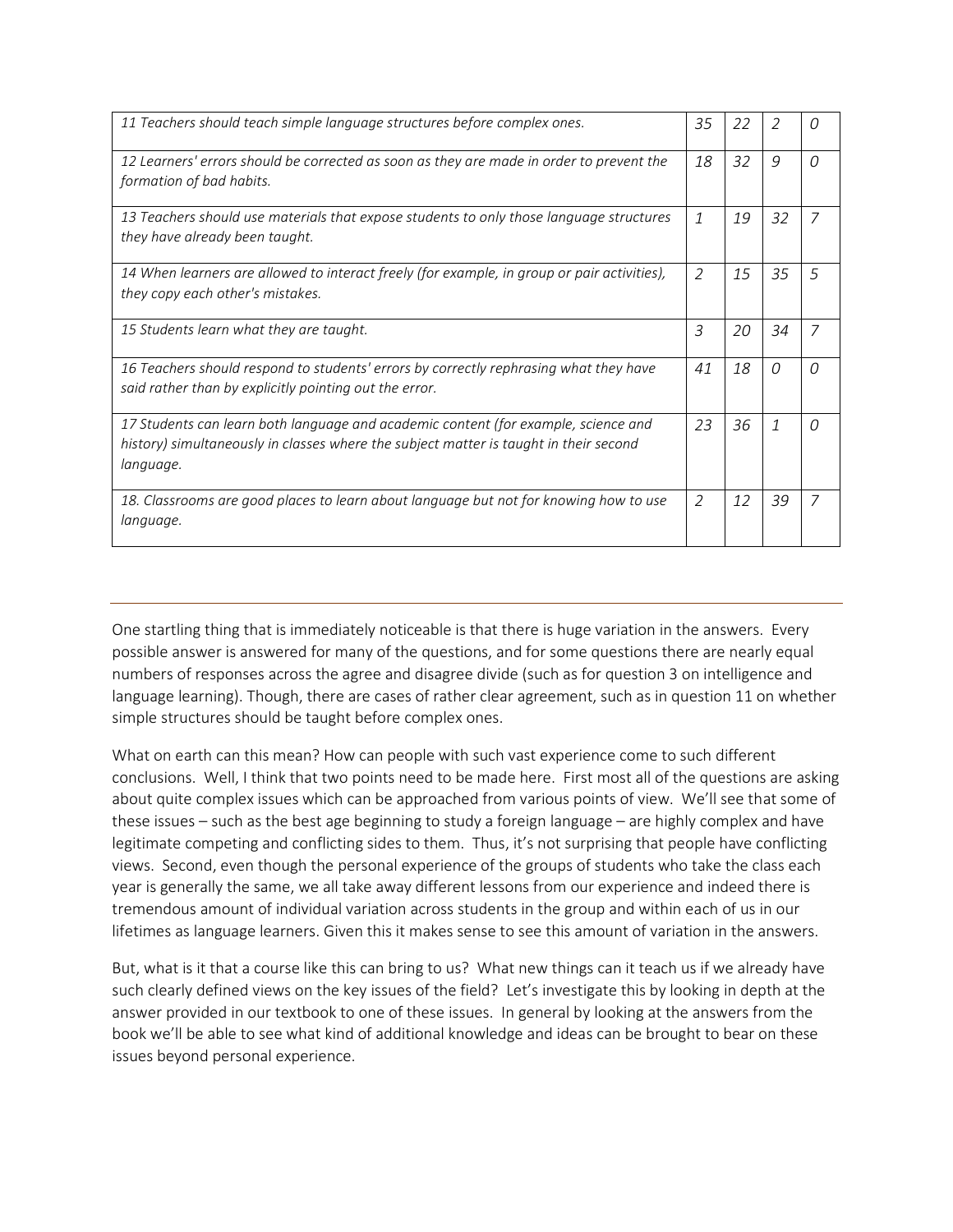# 1.4 LOOKING AT HOW EXPERTS IN THE FIELD APPROACH THE SAME ISSUES – AN EXAMPLE

Consider your reasoning behind your answer to the first statement, that languages are learned mainly through imitation. What formed the basis of your view? Let's then look at the explanation given in our textbook, *How Languages are Learned*, for this first point.

#### READING TASK: SEEING HOW EXPERTS UNDERSTAND KEY ISSUES

While you read the following section, look for the answers to the following questions:

–What is the main evidence the authors bring to support their answer?

–Where does this evidence come from?

–How is their answer different than yours?

#### *1 Languages are learned mainly through imitation*

*It is difficult to find support for the argument that languages are learned mainly through imitation. For one thing, learners produce many novel sentences that they could not have heard before. These sentences are based on their developing understanding of how the language system works. This is evident in children's sentences such as 'I'm hiccing up an I can't stop', and 'It was upside down but I turned it upside right', and with second language learners who say 'The cowboy rided into town', or 'The man that I spoke to him is angry'. These examples and many others provide evidence that language learners do not simply internalize a great list of imitated and memorized sentences. They also identify patterns in the language and extend them to new contexts.*

*If we use a narrow definition of imitation (the immediate repetition of all or part of another speaker's utterance) we find that some children imitate a great deal as they acquire their first language. Even these children, however, do not imitate everything they hear. Instead, they selectively imitate certain words or structures that they are in the process of learning. Furthermore, children who do little overt imitation learn language as quickly and as well as those who imitate more. Thus this type of imitation may be an individual learning strategy but it is not a universal characteristic of language learners.*

*Some second language learners also find it useful to imitate samples of the new language Classroom researchers have observed students who repeat what they hear others say, and some advanced learners who are determined to improve their pronunciation find it helpful to spend time carefully listening to and imitating language in a language laboratory or tutorial. However, for beginning learners, the imitation and rote memorization that characterizes audiolingual approaches to language teaching is not effective if learners do not also use the sentences and phrases they are practicing in meaningful interaction. Learners need to so more than recite bits of accurate language in drills and dialogues.*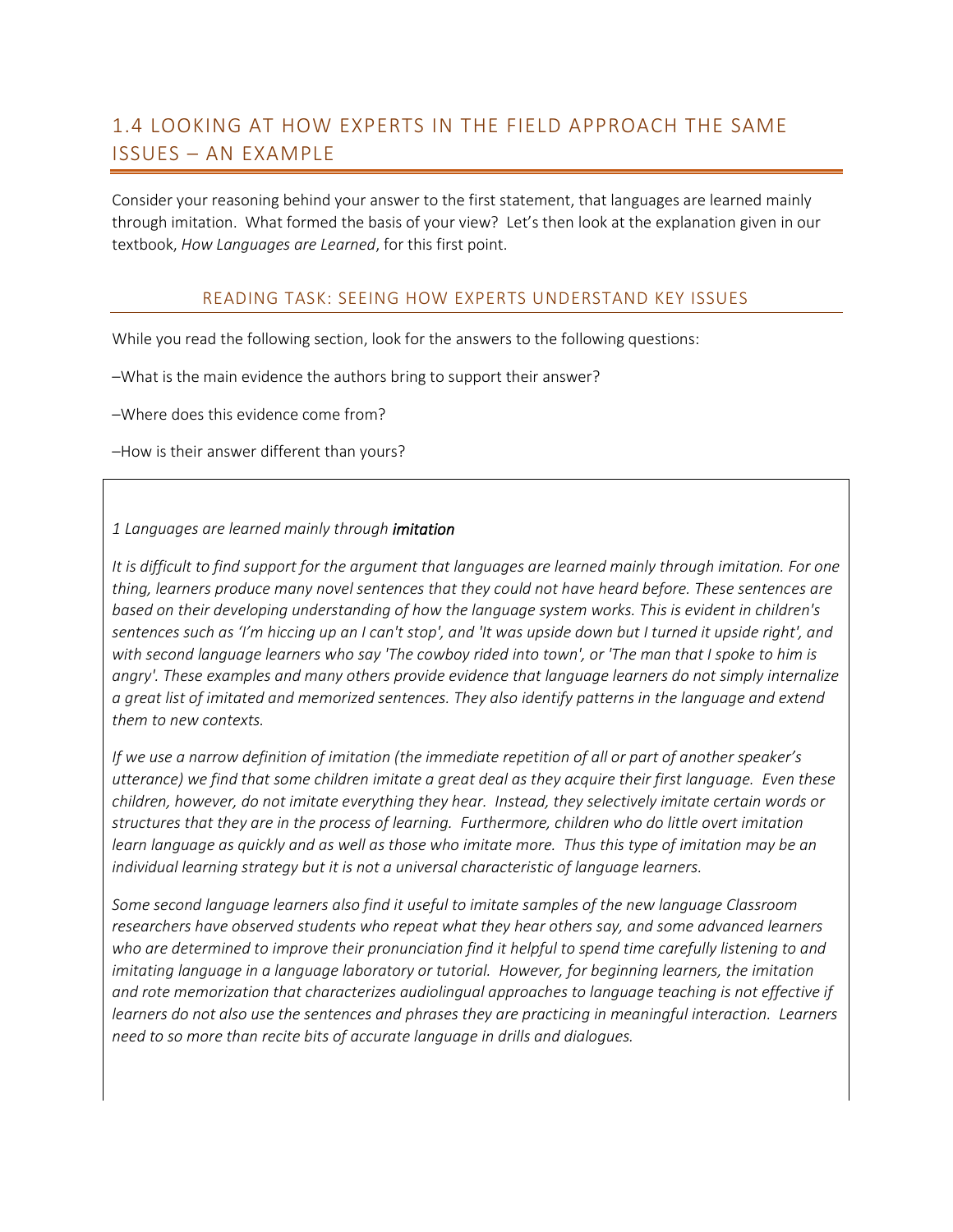*Nevertheless, recent findings from corpus linguistics have provided a new appreciation for formulaic*  language use. We know from the discussion of usage-based theories discussed in Chapter 4 that a great *deal of natural language use is predictable on the basis of the frequency with which words or phrases occur together. Learners create strong associations between language features that tend to occur together. Thus, language is partly learned in chunks larger than single words. However, this internalization of the input does not depend on the learner's imitation of all or part of another person's utterance in roterepetition fashion. It is the combined exposure to language teaches in the in put and their use in meaningful exchanges that lead to learning.* 

–Lightbown & Spada 2013:201-202

What does this text give us that we didn't know before? There are two points here. First of all, it gives us more detailed information on this topic than you might have had when giving your own opinion based on your experience. That is, there's more complete information here. Probably, you couldn't write a detailed paragraph (yet!) on this topic. Second, and most importantly, the type of information and ideas is different that we might have access to when we give an opinion based on our own experience, as we'll see below.

Certainly, one thing we can see is that whereas our students on the first day of class largely believe that imitation plays a large role in language learning, the authors of the text decidedly disagree with this statement. Let's look at their evidence.

From their answer, we can gather that they are presenting descriptive research on language learning which was done in the 1970s concerning the types of utterances that children make when learning their first language. Secondly, they show that there is variation in the amount of imitation that goes on, yet this variation does not affect language learning. They then use this information to help logically contradict the ideas that imitation forms the basis for language learning.

Next, they report on research which suggests that even if students do use repetition and imitation as a strategy, then this must happen in a context of language use, where language is used in actual communication. This data also comes from research.

Finally, they reinterpret these older ideas of imitation and repetition in the more modern theory of usagebased language learning to show that what looked like an effect of repetition and imitation is indeed based on exposure to language of varying degrees of frequency.

Thus, what the field of SLA can bring to an issue like this is data collected systematically through research, and hypotheses and theories which are developed through this data. With this in mind, an issue like imitation and repetition can be more clearly understood. This is what the field of SLA has to offer.

The point is that we can use our own experience as a starting point and can then expand on it from there. We might find confirmation of what we ourselves have seen over the years, and we may find that our views need to be augmented or radically changed. Thus, we can begin with our own observations about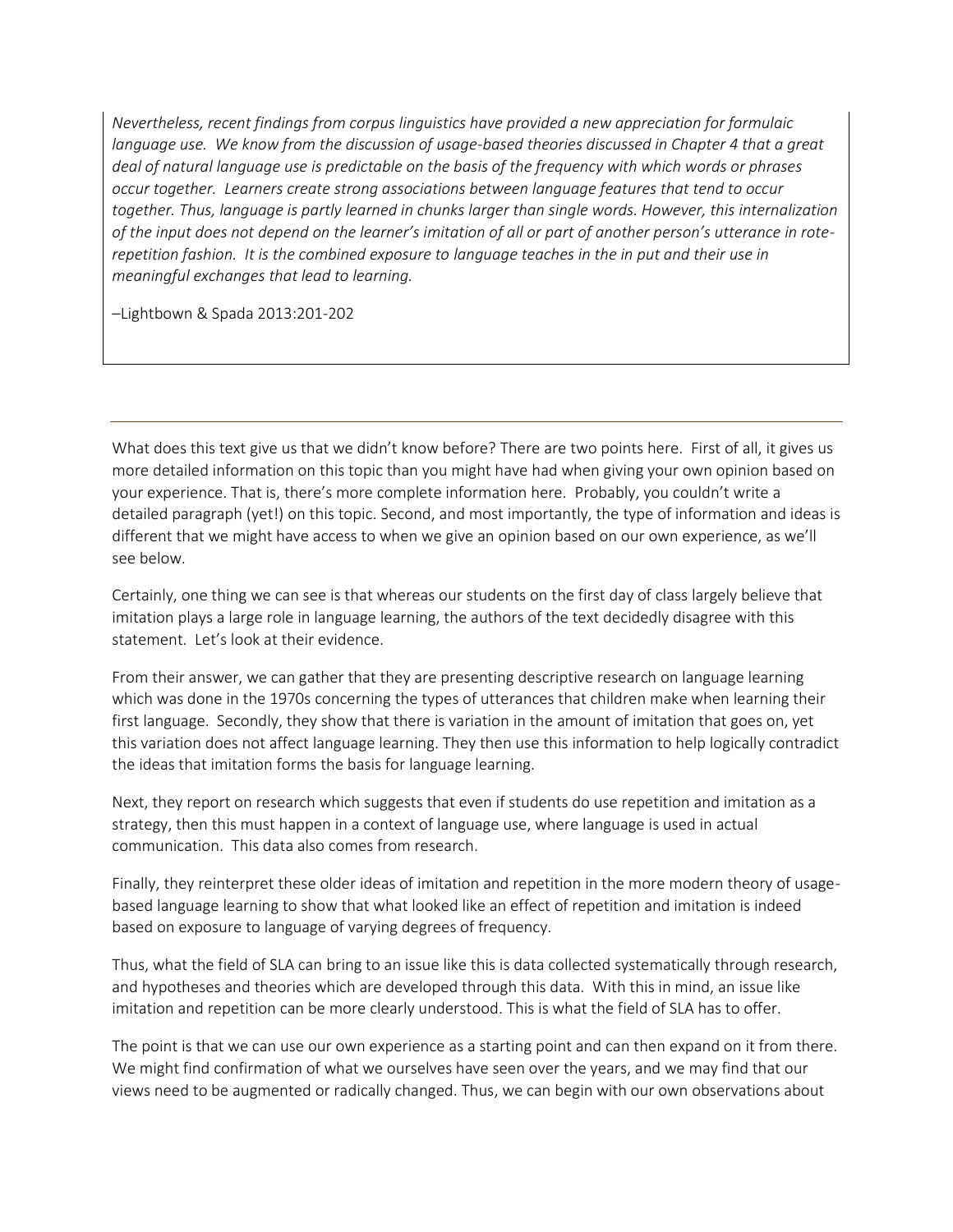how language learning works, and then expand them based on ideas from experts how have done formal research and investigations in the field. And, it is important to note here that this is exactly how scientific research works: researchers begin with observations, sometimes based on their own experience, and then systematically read what other people have written, develop their own knowledge, and then collect their own data to come to their own careful conclusions. This is how excellent research is done.

So, one of the benefits of this course will hopefully for us to sharpen up our current views on language acquisition and bring systematic research and expert opinion to bear on your developing conception of the field. This can add value to your experience as a learner, your work as a teacher and the possibilities for you to do research on your own.

# 1.5 DEVELOPING THEORIES BASED ON PERSONAL EXPERIENCE – ANOTHER EXAMPLE

Before we discuss in more detail what theories actual are, let's look in detail at how the kind of personal experience that I've been talking about above led to the development of two important SLA theories.

In the mid-1980s, the linguist Richard Schmidt spent a semester living in Brazil where he began studying Portuguese for the first time in his life. During this time, he kept a detailed personal record of his experiences learning Portuguese which formed the basis for important theories in the development of SLA.

### READING TASK: READING RESEARCH BASED ON PERSONAL EXPERIENCE

Below is the slightly edited version of the introduction from his ground-breaking paper: "Developing basic conversational ability in a second language: A case study of an adult learner of Portuguese". Read through his introduction and look for the answers to the following questions:

–What data does he base his paper on?

–How is this data collected?

–How is this data elevated beyond the level of personal experience so as to become scientific data?

*This chapter is a descriptive, analytical study of the development of conversational ability in Portuguese by one subject during a 5-month stay in Rio de Janeiro, Brazil. The chapter attempts to deal with two basic issues: (1) the kind and amount of language that was learned in order to communicate with native speakers, and (2) the ways in which both instruction and conversational interaction contributed to learning the language. The chapter is based on two data sources. The learner, the first coauthor of this paper, hereafter referred to as R, kept a journal throughout his 5 months of exposure to Portuguese, recording whatever seemed on a day-to-day basis the most salient aspects of his learning experience. As in numerous other diary studies, R recorded his experiences and observations only semi-systematically, in*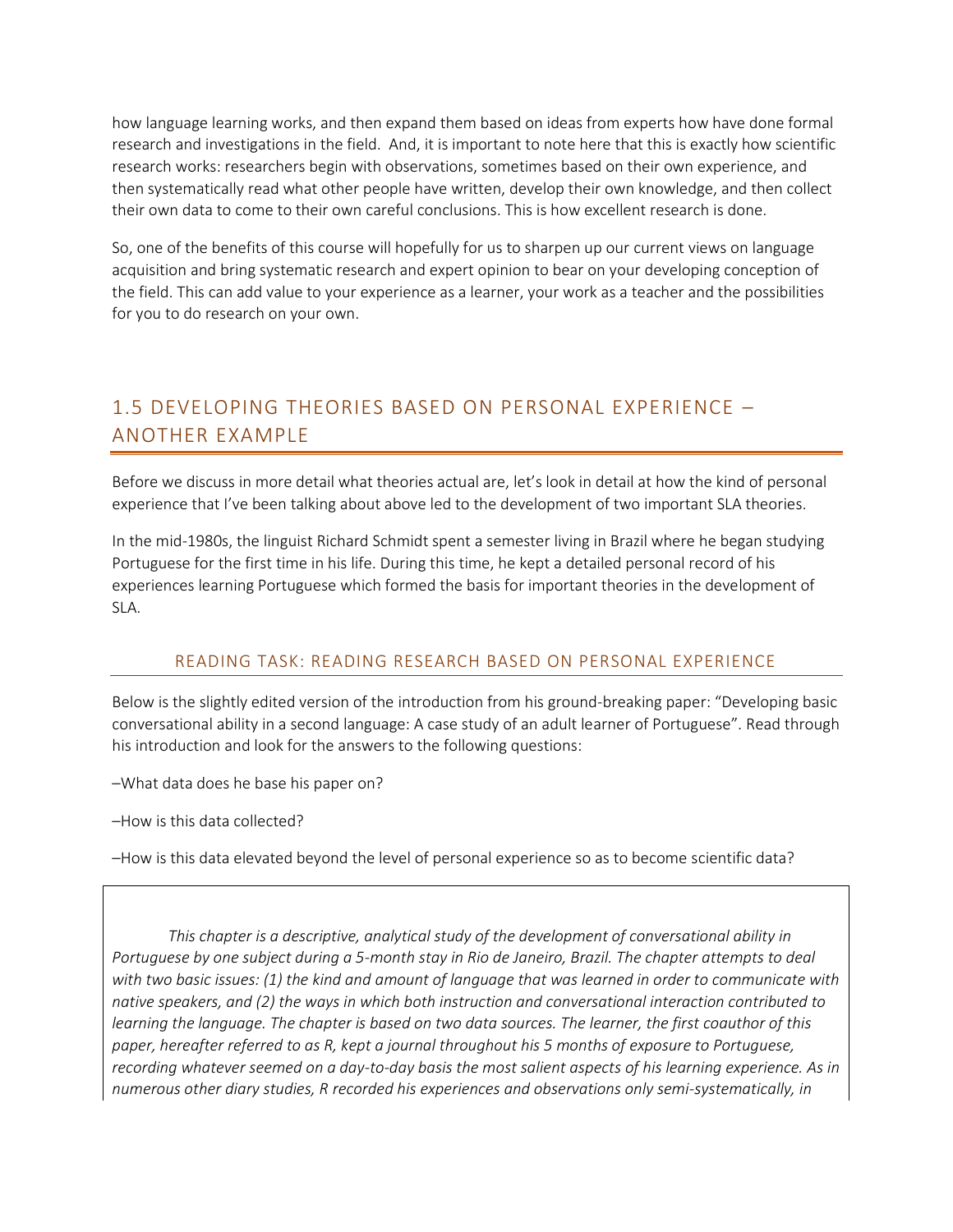*greater or lesser detail at various times, and with varying time intervals between events and the journal entries reporting them. Some conversational exchanges were written down within seconds, while other events were recorded at the end of a day or even several days after the fact. Many of the entries deal with communication and learning strategies, hypotheses being formulated concerning the target language, and the degree to which these seemed confirmed or disconfirmed in interaction, issues especially relevant to SLA theory.* 

*Baltra has pointed out that only language learners themselves can be in a position to observe their experiences, but the fact that we cannot observe what goes on in another person's mind should not automatically lead us to assume that we necessarily do know what goes on in our own ( Armando Baltra, personal communication). The weaknesses of diary studies are in general well recognized (Bailey and Ochsner 1983). In addition to being idiosyncratic and of dubious generalizability, what they report is subjective, already filtered through the perceptions and possibly the biases of the learner (especially important when the learner is a linguist professionally interested in SLA theory), and exceedingly difficult to verify. With respect to the processes of learning, these are important limitations, since those who believe that language acquisition goes on almost entirely below the level of conscious awareness might argue that one simply cannot observe oneself learning a language (Seliger 1983; Derek Bickerton, personal communication). Even with regard to the products of language learning, there are important limitations to self-report data. Learners cannot say with assurance when their rules and outputs match those of native speakers, cannot be relied upon to identify their errors and areas of difficulty, and may not even be able to report accurately what they have said (still less, what was said by native speakers) on particular occasions.* 

*In order to compensate partially for such weaknesses in the self-report data, the paper also draws upon the evidence from a second, more objective data source, a series of four tape-recorded conversations in Portuguese between the two coauthors, varying from 30 to 60 minutes per conversation, recorded at approximately 1-month intervals. These conversations were unstructured, and covered a range of topics dealing with biography, current activities, and future plans. The tapes were transcribed, errors were identified, and various aspects of the Portuguese noun phrase and verb phrase were analyzed by the second coauthor, a linguist who is a native speaker of Brazilian Portuguese. This analysis is complementary to that which emerges from R's journal, and in the development of the paper there has been an interplay between the data sources, a method recommended by Cohen( 1984). Subjective reports in the journal have suggested things to look for in the recorded data, and phenomena initially identified from the conversational transcripts have often been illumintated by comments in the journal. When hypotheses and explanations are offered here, these represent the combined perspectives of the learner and the native speaker observer.*

–Schmdt & Frota 1986:237-238

The authors of the study are using two sources of data which complement each other. The one author's observations of his own learning may not be reliable, and so they are backed up by actual recordings of conversations between the two authors. After this, there was an analysis done of the data to look for connections in what the author observed himself doing and to look for which features appeared in his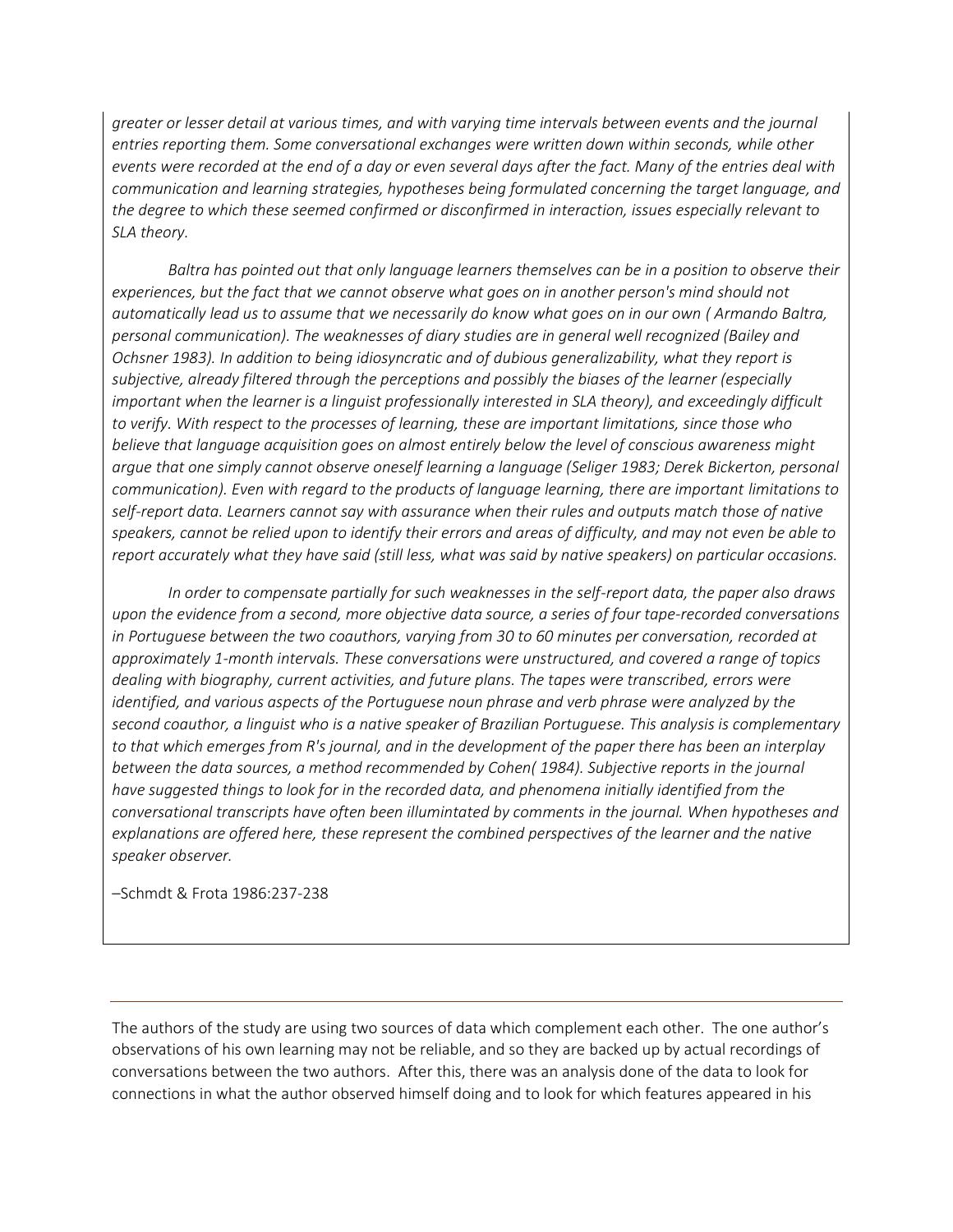developing language. These connections were further interpreted based on current theories and ideas about second language learning. In this way, what began as mere personal observations became the foundation for the development of theory.

#### READING TASK: EXPLORING DATA AND CONCLUSIONS

Let's pick up the story later in the paper at the discussion of the data. Here you'll see the authors make sense of and interpret the data. Look for their major conclusions here and see how they use data to support them.

*It seems, then, that if R was to learn and use a particular type of verbal form, it was not enough for it to have been taught and drilled in class. It was also not enough for the form to occur in input, but R had to notice the form in the input As indicated by the last journal entry above, R subjectively felt as he was going through the learning process that conscious awareness of what was present in the input was causal. One of the most important questions for current SLA theory is whether noticing features of the language consciously in this way is a necessary step in the process of acquisition or whether, as is commonly assumed on very weak evidence, this all goes on below the level of conscious awareness. We are not suggesting, however, that R was free to notice whatever features he chose in the input Looking at specific instances of things that R did not notice, frequency in input was probably a factor in some cases, while in other cases the forms were frequent but phonologically reduced and perceptually nonsalient.*

–Schmdt & Frota 1986:281

What the authors are claiming to have identified is a major principle of second language acquisition, that of "the noticing hypothesis". This hypothesis states that for any grammatical item to be used in speech, it must first be noticed or noticeable in the input that a learner is exposed to. This theory has great importance in any course on SLA since it supposes that consciousness is involved in language learning, and indeed must be necessary for learning. Furthermore, this theory reinforces the idea that input – that is, what we read and listen to  $-$  is vital for language learning.

Also, their observations led to the development of a second, related idea, that of "noticing the gap" as can be seen in the following quote:

*What we are hypothesizing is that Krashen may have identified a crucial point, perhaps the crucial point, at which awareness may play an important role in language learning the comparison of nontarget forms produced by the learner with target forms that appear in input. We are not suggesting that any particularly abstract generalization be made, only that the learner must notice the difference.*

–Schmdt & Frota 1986:311-312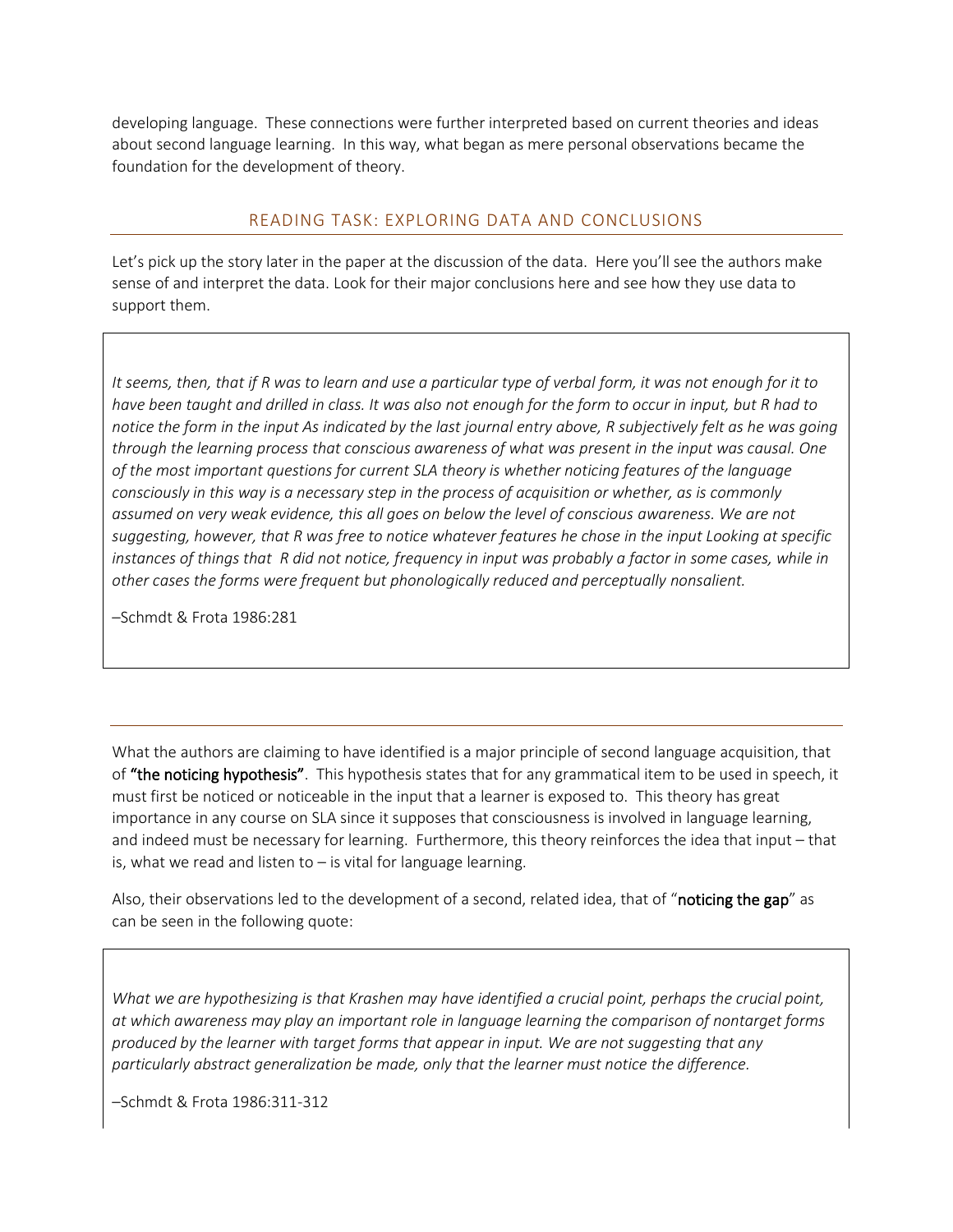The idea of "noticing the gap" means that one of the mechanisms of noticing is the conscious awareness of the difference between one's language and the model that is around them in the input. Said another way, this idea explains how learners can compare their language to the language that they hear around them and thus learn from that. The question, though, is what makes somethings more noticeable or learnable at one particular time or for another for a particular individual? This is an area of on-going research.

Two points are important to make here. First, these two ideas, the noticing hypothesis and noticing the gap, are key ideas in current SLA theorizing and so they will play an important role in many things that will be covered in this course. Thus, it's vital to talk about them and define them early on.

Second, and more important for this current unit, what we see here, then, are major theoretical developments emerging from the observation of one learner's experience with a language. To be sure, this observation was done in a principled way by trained researchers, but the point is clear: our own experience can be the source of considerable development in thinking about the process of language development. This is the major reason that it's important for you to bring your own personal experience to this class. A course like the one you are now engaged in can add to this by providing data, theories and ideas which can help direct and provide context for our own experience as both learners and teachers.

## 1.6 AN INTRODUCTION TO THEORIES

Let's spend a moment looking at theories and how they develop. One of the things that we'll be talking a lot about in this class over the semester is theories, and it's worthwhile spending some time talking about theories before we begin.

Many times people have a visceral reaction to the notion of theories, imagining that theories stand opposed to what is "practical" or that they are merely unproven speculation which are far away from anything useful. Both of these are misconceptions, so let's see how we can overcome these problems.

Let's now take a more in-depth look at what theories are, with the goal of becoming comfortable with the ideas that theories are useful tools in understanding the world around us. We'll be dealing with quite a lot of theories in this course, and it's useful to be happy to encounter them.

In paper written in 1987, Barry McLaughlin lays out a quite useful definition of what a theory is. He notes that good theories do three things:

1. Theories further understanding. That is, they allow us to look across data and see patterns which emerge out what initially seems like chaos.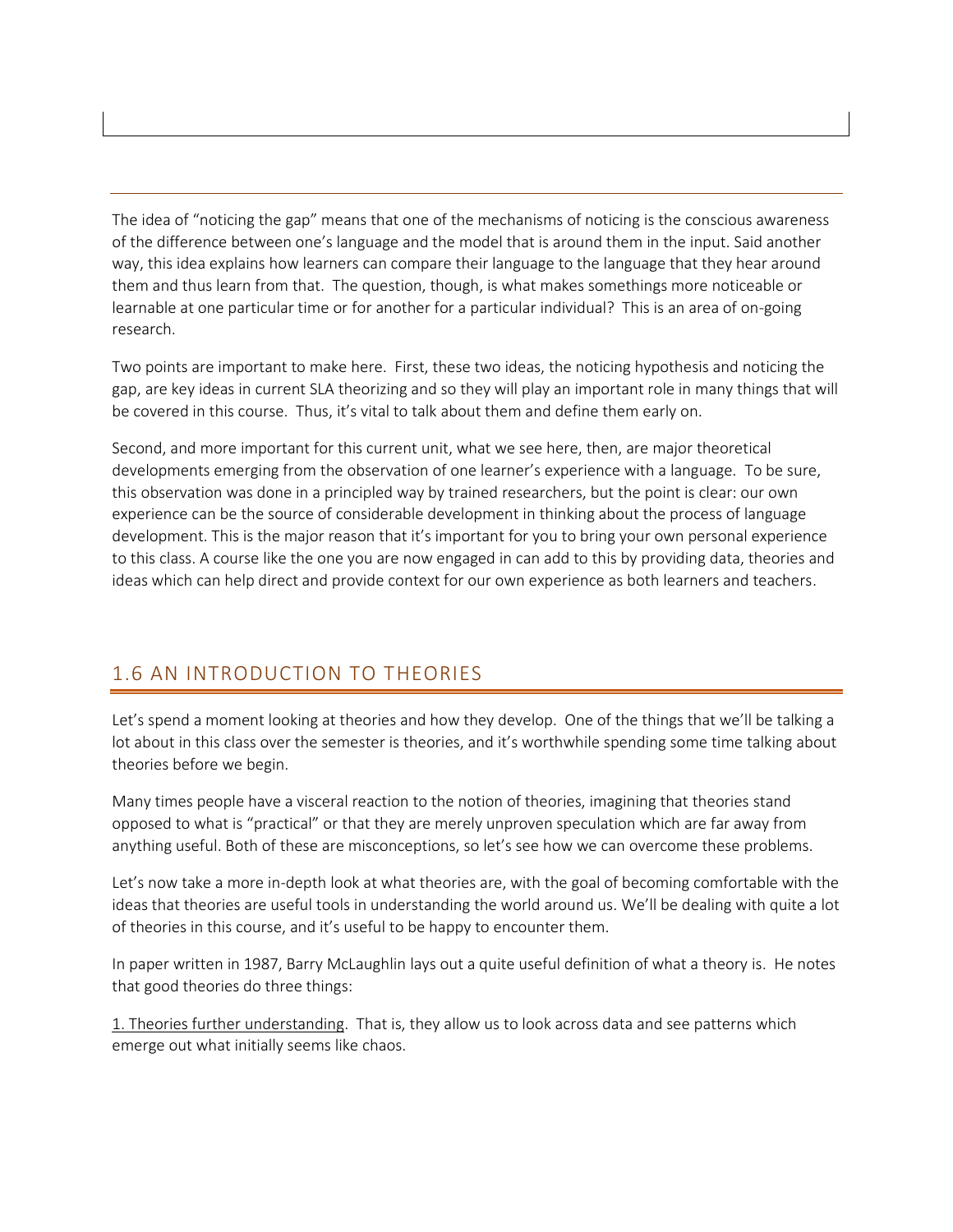2. Theories allow new conclusions to be drawn. That is, from the patterns we see emerging from the data, generalization and explanations emerge which allow conclusions to be made concerning something about language acquisition.

3. Theories make predictions. That is, with theories we can look at new data and make predictions about what we will find and what will happen in the future. Theories don't just explain what has happened, but give us the tools to predict what will happen.

Let's look at example far removed from linguistics, that of geology, which can help illustrate what theories can do for us. I present to you a fact below in the following picture:



The fact you are seeing in the picture is an enormous several ton rock on a hillside in northern Oregon, in the Pacific Northwest. There is no question that it is a rock and that it is there – this is a fact – but a surprisingly fascinating and rich question to ask is: how did this rock get to where it can be found today? In answering this question, we are going to need quite a lot of geological evidence and, most importantly, a theory of how all of this chaotic evidence and information gives a clear explanation for how our rock got there. To cut a long story short, this rock does not belong in this area, and in fact its origin can be traced to a location 450 miles away across some of the most rugged country in North America, comprised of wild rivers and canyons. The surprising theory is that this rock floated to its present location stuck in a giant iceberg which crossed the 450 miles during a cataclysmic flood on the Columbia river some 12,000 years ago and which eventually melted on this hillside, leaving the rock to remain there.

The point is that no one knows exactly what happened then, but the theory of the flood not only nicely explains this particular rock ending up what it did (that is, it allows for a new conclusion to be drawn) but it makes predictions about what else can be found in the area which might then be explained by a massive flood happening so long ago. And, indeed it turns out that a great deal of the odd geography of the area can be explained by this theory of the flood. And, after becoming acquainted with the theory of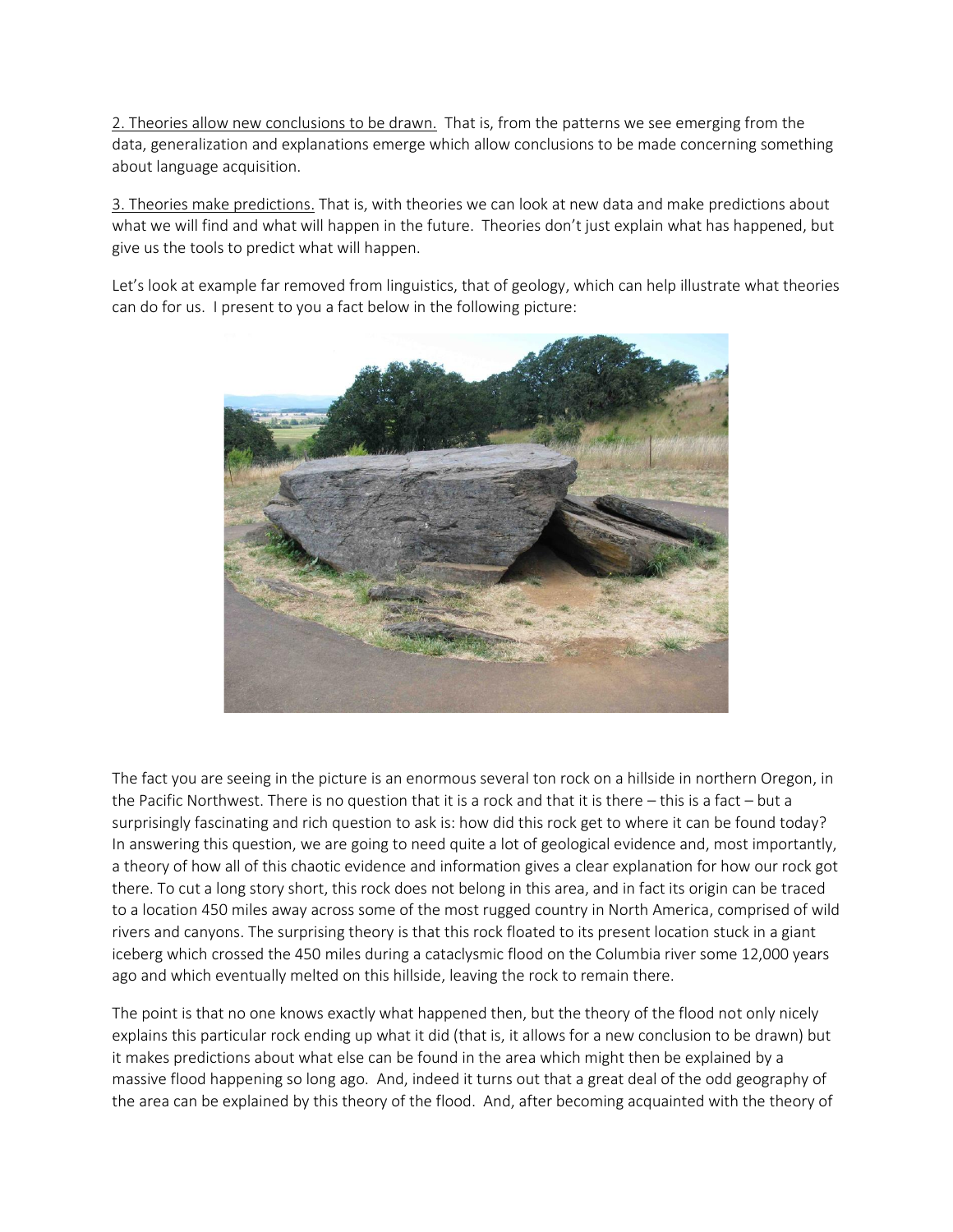the flood, many of the features of the land a person has seen their entire lives falls into place and are explained by this idea.

This is very much like studying language acquisition: there are countless variables which are involved with the learning and development of second languages, and theories – some better than others – can be offered to explain what's going on. Oftentimes a good theory can help explain facts about language acquisition that we've experience and seen, thus unifying them behind a solid idea – a theory. As we view facts about language learning as learners and teachers a collection of useful theories can help us make sense of this and guide our further action.

### DATA ANALYSIS TASK: INVESTIGATING LANGUAGE DATA

Let's now look at some isolated facts of language acquisition – sentences produced by English language learners – and see how they can be explained. When you read these sentences, consider the following questions:

--What is the error?

--What could explain why learners made these errors?

Facts – examples – produced by English language learners

- 1. *"Alice read a novel a week."*
- 2. *"Does in this picture there is four astronauts?"*
- 3. *"The girl fell on her bicycle. She looks at his father and cry"*
- 4. *"Did you get the letter?"*

 *"Yes, I got!"*

5. The dogok barknak. (*unattested* – that is, something like this has not been produced by learners as far as anyone knows)

Why could these errors have happened? Are examples 1) and 2) most easily explained because the speakers did not pay attention in their English classes or don't care about English grammar? Maybe their teachers in the previous grades didn't teach well enough or make appropriate demands on students? Sometimes explanations – theories – like these are unquestionably used by people, but, could there be deeper reasons which have to do with how languages are learned? We'll find, in fact, that the second explanation is indeed the case, and understanding why learners produce errors like this aids in the process of learning. This will be taken up in Unit #4.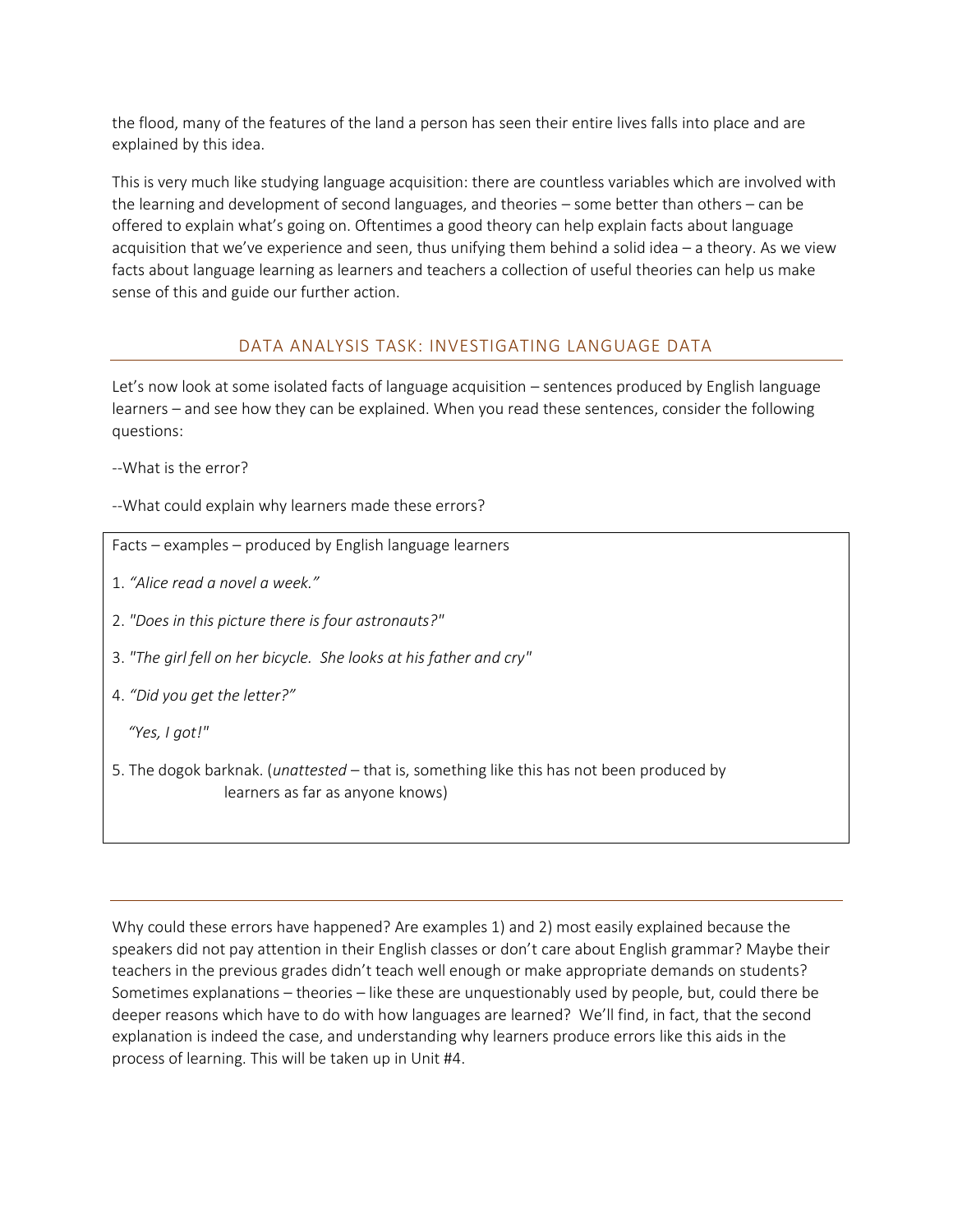Examples 3) and 4) are produced by first language speakers of French and Hungarian, respectively, but why is this? Why do these first languages encourage these kinds of errors? Again, later we'll see why speakers of these languages might produce these errors and how this can be explained by the impact of their first language.

And finally, concerning example 5), why amid all of the possible errors and mistakes that Hungarian learners of English could make, do we most likely never ever hear this kind of construction or anything like this? This also can be explained, once the theory of cross-linguistic influence is looked at more fully. This is something we'll do in Unit #5.

Theories of second language acquisition can help explain the above facts, and more. In this sense, the theories that we come across in this course will help us find meaningful patterns in the data, explain these patterns and then give us the chance to see if we can extend the use of our explanations and theories. And, one of the things that we'll see as the course goes along, is that the history of the field of second language acquisition is actually the history of the development of ever-changing theories.

A worthy goal of our second language acquisition course would be for all of us to end up with more explicit, research-based personal theories of how languages are learned. In the process of developing our own personal theories, our oftentimes implicit and not completely formed assumptions about language learning will emerge, and we can combine and compare our views in a principled way with the data and theories of SLA. A well-worked out a dynamic theory such as this would be a quite valuable tool for us to have as teachers and continuing learners.

Before we go on with the course, take a moment and think about what your own personal theory of SLA is at this moment. Jot down some ideas about this and see how they develop through the semester.

Finally, as a last word about theories, it now become clear why the following quote is not ironic, as some people believe, but actually expresses a truism:

*There is nothing as practical as a good theory.*

–Kurt Lewin

# 1.7 DEVELOPING THESE IDEAS FURTHER: CONSIDERING YOUR OWN "LINGUISTIC AUTOBIOGRAPHY"

If our own personal experience can form a foundation for understanding second language acquisition, then formally considering this experience can be a quite useful thing to do. An excellent way to do this is to write our own "linguistic autobiography".

What's most interesting about the idea of linguistic autobiographies, also known as "autobiographical narratives" (Pavlenko 2007), is that rather than simply listing our most important linguistic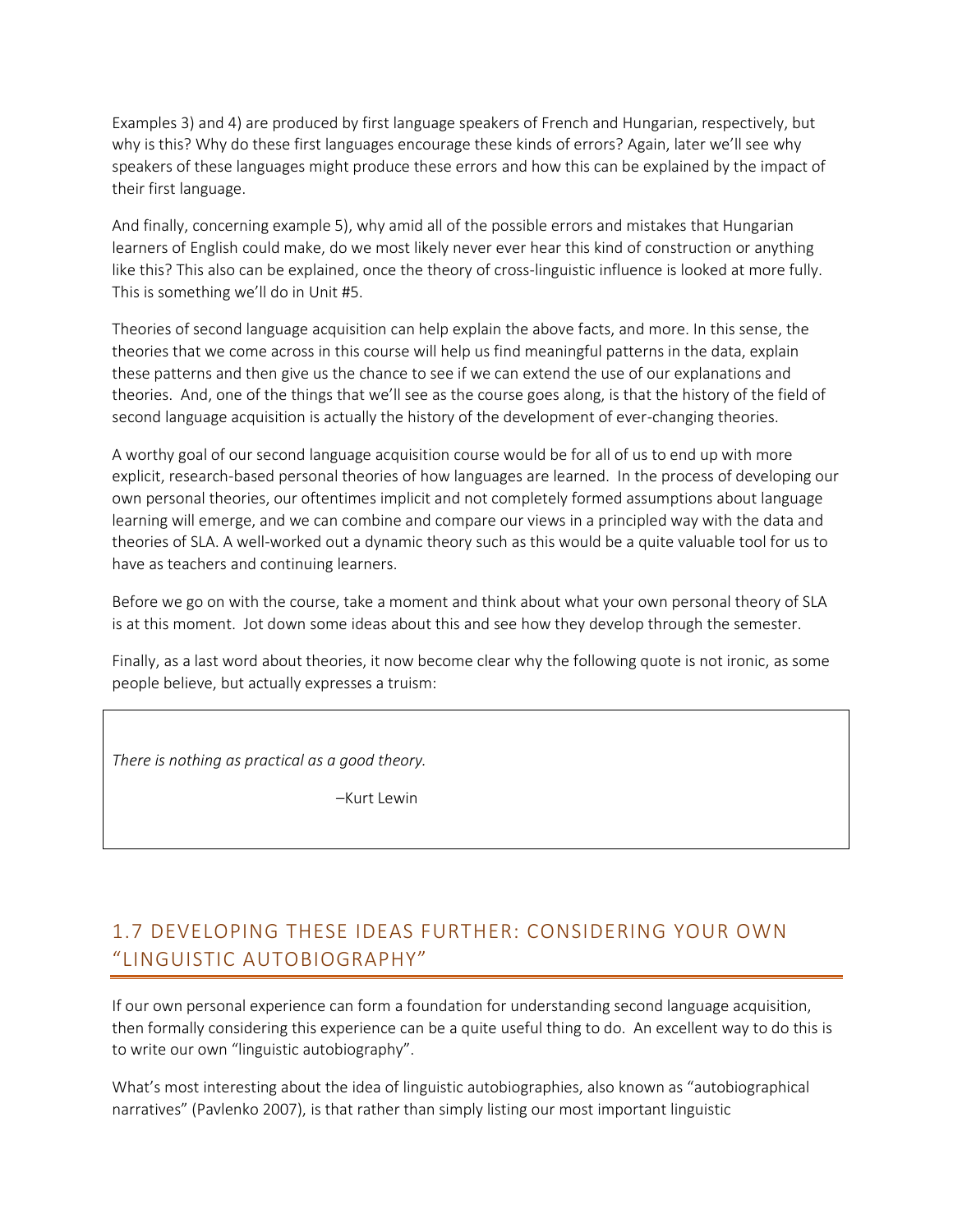accomplishments such as language exam certificates we have obtained, linguistic biographies encourage us to consider all aspects of our experience with language and how this has helped make us who we are today. This means that we can consider all or any knowledge of language that we have, anything from the knowledge of a few words and phrases to advanced proficiency, which we've obtained in any way, from classroom learning to interaction with others. We can also reflect on where we use the languages we know. Writing a linguistic autobiography like this can help us understand more about who we are as language speakers and users, and it can also help us clarify our experiences so that we can draw on them in a class like the current one. Finally, these kinds of narratives are also used for research in applied linguistics (see Pavlenko 2007 for a discussion of this).

Writing task: Writing your own linguistic biography

For this assignment, write a one to two-page linguistic autobiography where you discuss the languages and bits of languages you speak, focusing on how you got that knowledge and how you have used this knowledge in the past and are using it now. Finally, you might note significant events in your autobiography such as times when you were part of a community of speakers of a language or significant challenges that you met or not met in the course of your learning and using the language.

# 1.8 SUMMARY OF THIS UNIT

This unit has focused on your own personal experience with language and language learning. Three important points were made concerning this. First, your own experience is an excellent starting point for understanding the field. Second, experts in the field can offer research and theories which can go beyond our own experience. And finally, informed personal experience backed up by the relevant theories and data can be the basis for important research in the field.

# 1.9 KEY CONCEPTS DEVELOPED IN THIS UNIT

| Folk linguistics                          |
|-------------------------------------------|
| Imitation                                 |
| The noticing hypothesis                   |
| Noticing the gap and Cognitive comparison |
| Theories                                  |
| Linguistic autobiography                  |